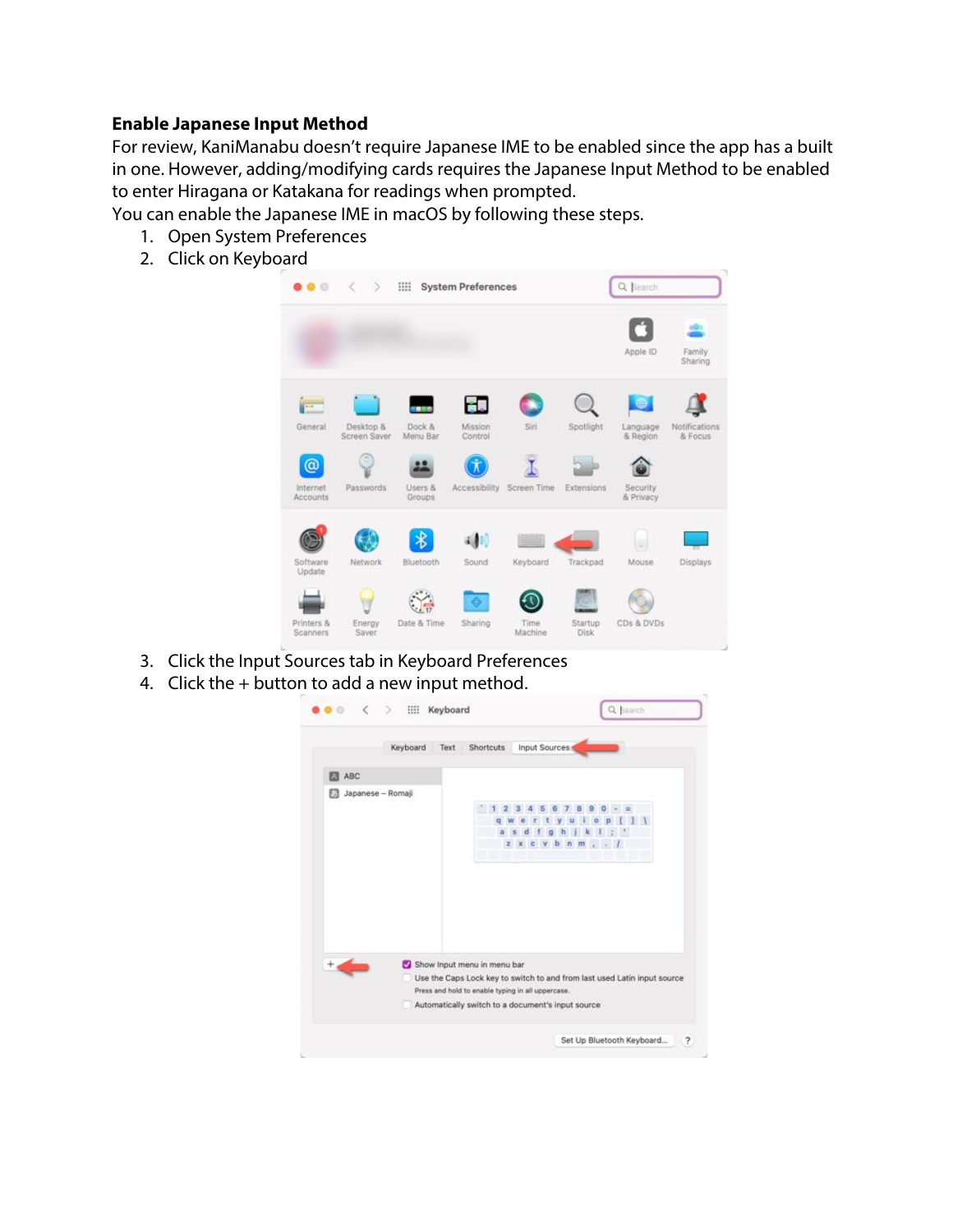5. Type Japanese in the search field and select "Japanese – Romaji". Then click the Add button. (In the screenshot, it's greyed out since I already added this input source)

| English     | Japanese - Kana<br>ぁ                |
|-------------|-------------------------------------|
| Japanese    | Japanese - Romaji                   |
| Ainu        |                                     |
| Albanian    |                                     |
| Amharic     |                                     |
| Arabic      |                                     |
| Armenian    |                                     |
| Assamese    | ぬふあうえおやゆよわほ                         |
| Assyrian    | むっ<br>たていすかんなにらせ<br>れけ<br>ちとしはきくまのり |
| Azerbaijani | つさそひこみもねるめ                          |
| Bangla      |                                     |
| Q Search    | Add<br>Cancel                       |

6. Enable Katakana and Romaji input modes.



#### **Inputting Japanese**

Inputting Japanese is different from typing in English as Japanese uses Hiragana, Katakana, and Kanji. To input Japanese, you need to use an Input Method Editor, which will allow you to select the word after typing some kana.

There are two methods:

**Kana Input** – Kana input allows you to directly input the Kana. Most people, even those in Japan doesn't use direct Kana input since there is a huge learning curve. Sure, it takes less effort to input them, but the benefits are marginal at best.

You can find them on computers or keyboards sold in Japan with the JIS keyboard layout, which you need if you want to use Kana input. Using a US keyboard with Kana sub legends are not sufficient as it's missing a few keys. They are close to the ISO keyboard layout, with some additional keys. Most notably, the at-symbol and apostrophe are in a different location.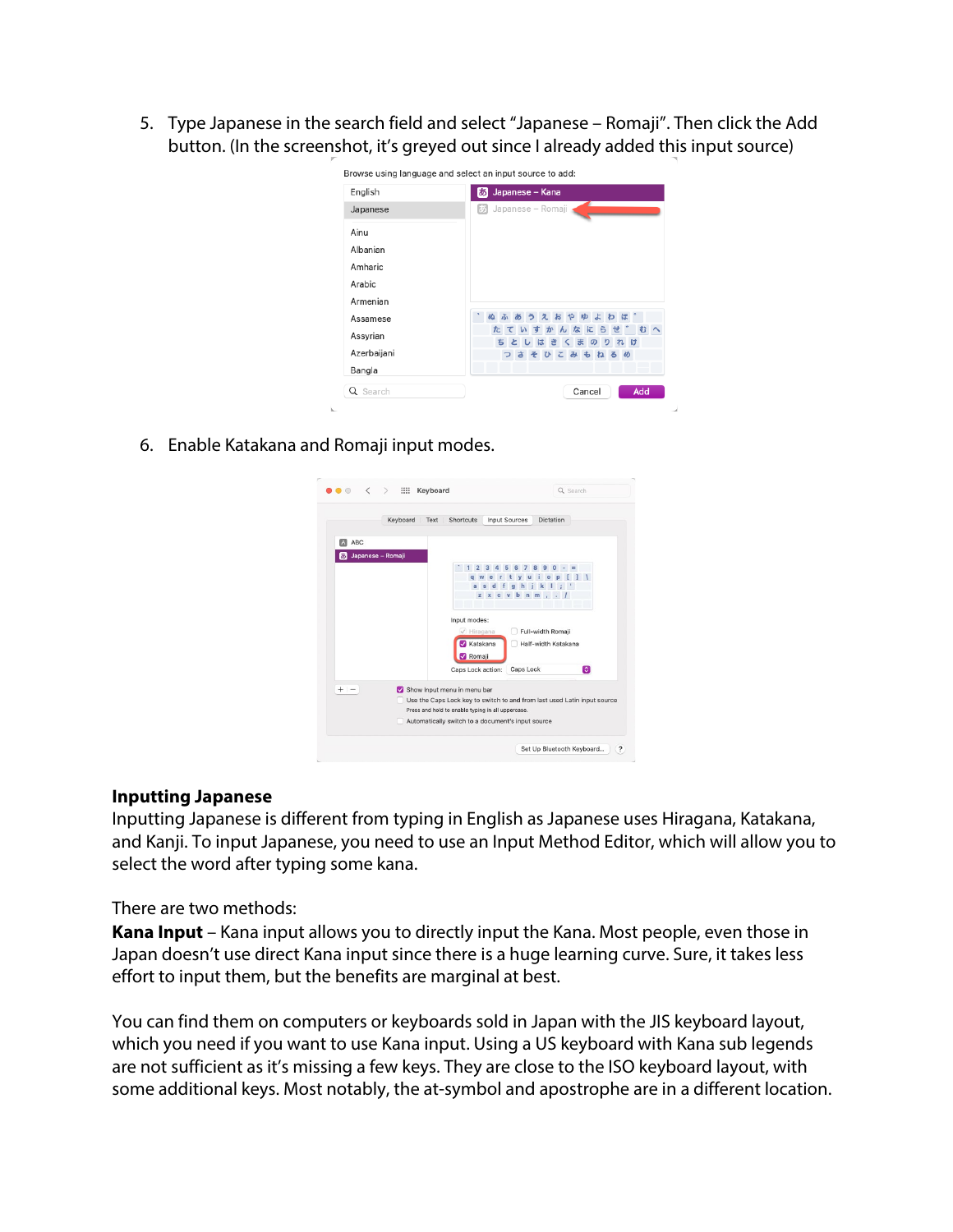They also have dedicated buttons for 英数 for alphanumeric letters and  $\phi$ ^な for Hiragana. These buttons allow you to switch between from English to Japanese input. Note that this guide will not cover Kana input.



Example of a JIS layout mechanical keyboard (Keychron Q1), which is close to the Apple Japanese Keyboard Layout.



Example of an Apple Keyboard using the JIS Keyboard format, which is the same on all Magic Keyboards and Apple laptops.

**Romaji Input** – This is the input most people use and will also work with JIS keyboards. You type the corresponding kana in alphanumeric. For example, if you want to type  $\forall$ , you type k and e on your keyboard.  $\forall$  will now appear on the screen.

To input a small kana, type x first and then the kana in alphanumeric. (e.g. If you want a small **い**, typing xi will give you a small ぃ. Note that only certain kana can be typed this way)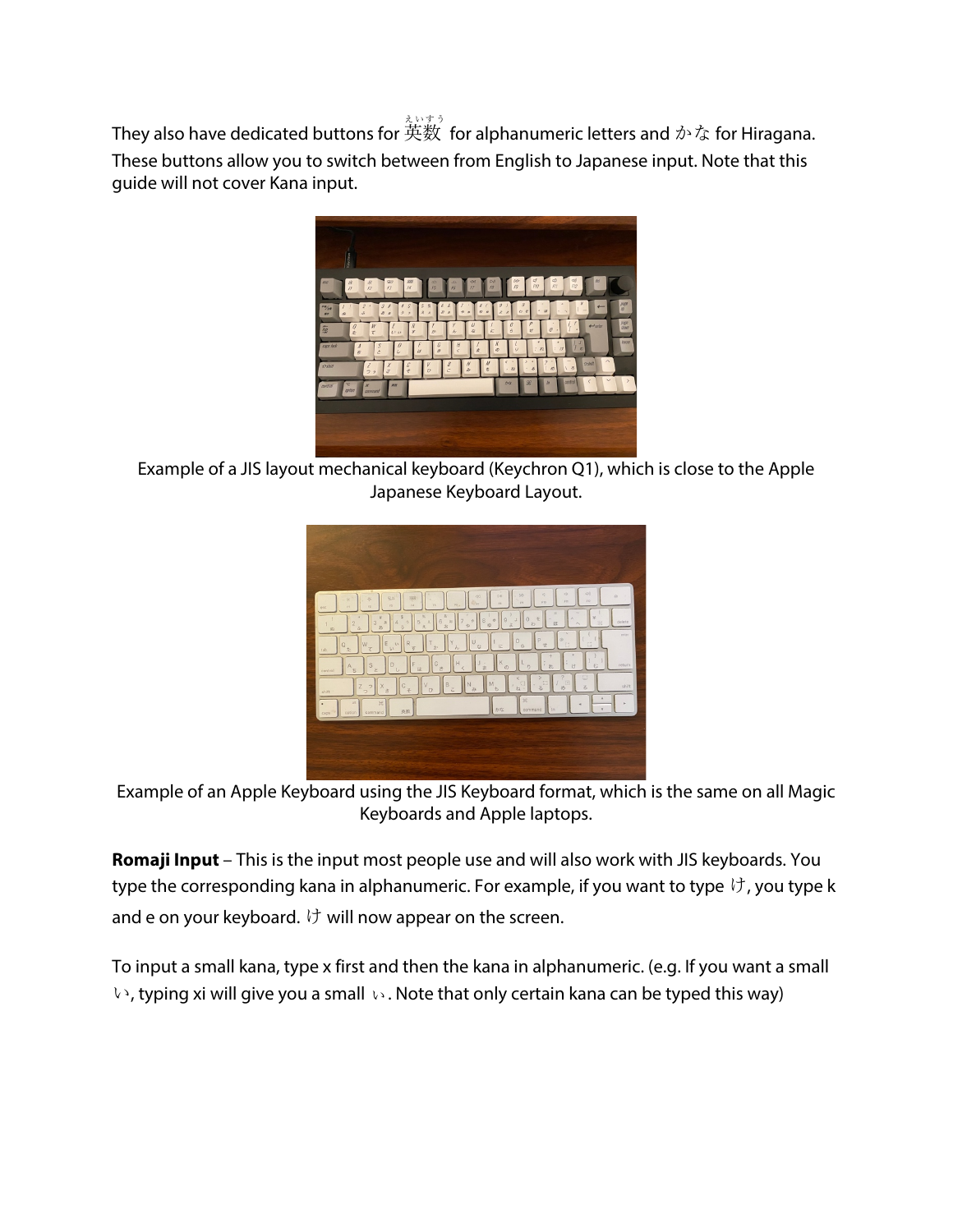

Some words require inputting a *sokuon*, which uses a small tsu っ, which doubles the consonant of the kana that follows it. To input a Sokuon, type the first letter of the Kana you want to create a *sokuon* for and then type the kana. For example, if you type tte, it will input as  $\circ$   $\circ$  . In Kana input, you hold shift and the  $\circ$  key.

To input a word that requires a *youon* such as しゃ or にゃ, type the stem of the first character and then the kana you want to make small. For example, if you type nya, it will turn into にゃ.

For obsolete kana (wi, we), type wyi or wye to get  $\delta \cdot \#$  or  $\mathbb{Z} \cdot \mathbb{Z}$ . This only works on Romaji input.

For Kana input, you hold shift to create a small kana to create a *youon*.

As for inputting *kana* with a *dakuten* or a *handakuten*, you type the corresponding kana that has them in alphanumeric. For example, ba will give you  $\forall$  and pa will give you  $\forall$ .

For *kana* input, first input the kana and hold shift and the *dakuten* or *handakuten* key to enter a *kana* with either of them.